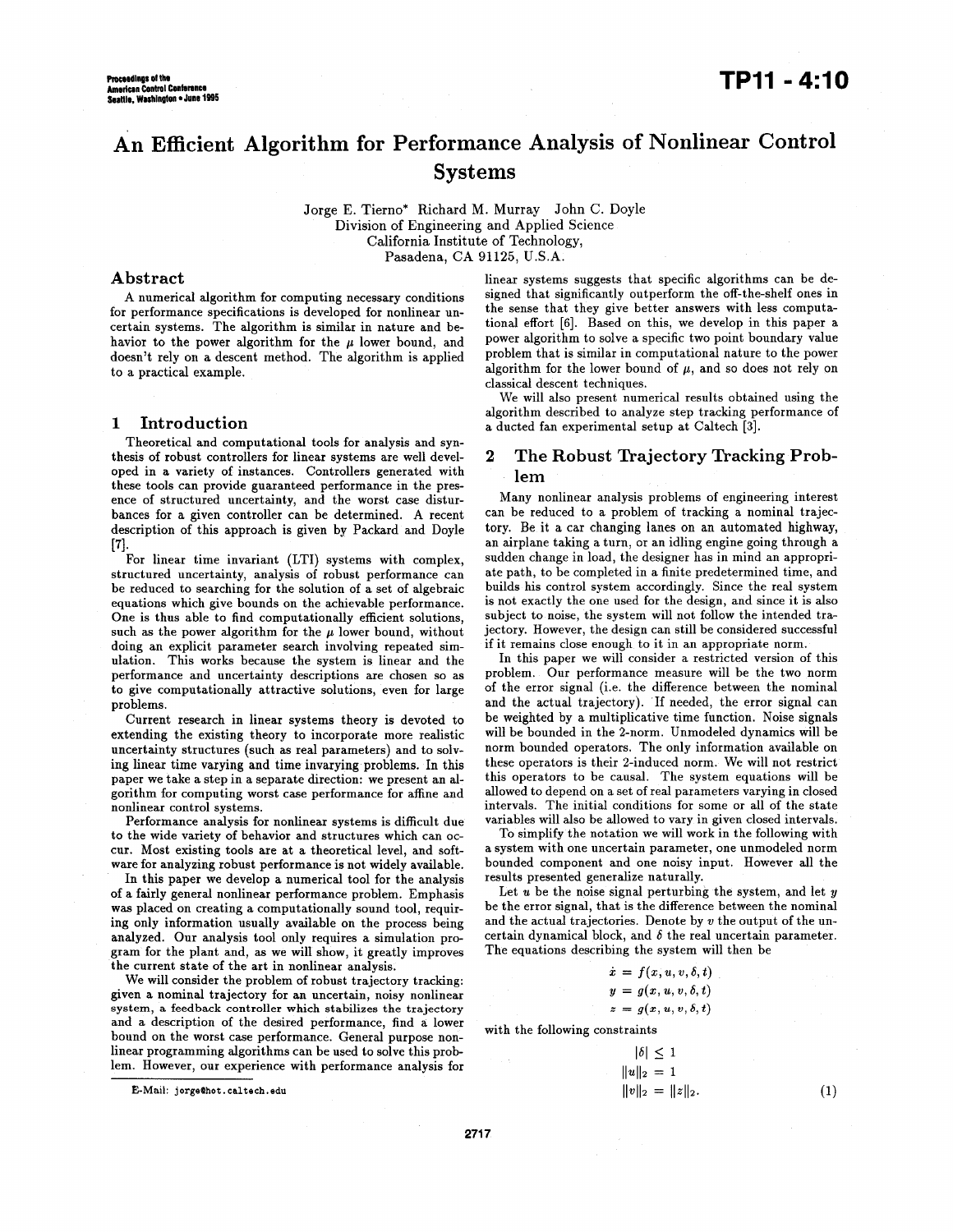

Figure **1:** Schematic representation for the robust trajectory tracking problem.

Figure 1 gives a schematic representation of these equations. In order to determine how close the nominal trajectory is being tracked we need to compute

$$
\max_{\|\delta\| \le 1, \|\|v\| = 1, \|\|v\| = \|\|z\|} \|y\|.
$$
 (2)

The preceeding problem is a nonlinear constrained optimization problem. It is in general non-convex and some of the optimization variables live in an infinite dimensional space. An exact solution is thus out of the question: we have to settle for upper and lower bounds. Note that this is true even if the system is linear: the complexity of the problem does not come just from nonlinearities in the system but from the nonlinear nature of the optimization index and the constraints. In this paper we will develop an algorithm to compute a lower bound for equation (2), based on the search for locally worst case signals.

# **3** Necessary Conditions for Worst Case Signals

Any evaluation of the function  $||y||_2$ , for valid values of the parameters and signals is a lower bound on (2). So a simple way of getting lower bounds is through repeated simulation of the system for different values of the uncertain signals in the model. This is at present the state of the art of nonlinear analysis as applied in industry: good simulation models are developed and designs are tested through extensive simulation, usually selecting the uncertain signals at random. This approach is practical, since it requires information from the plant that is usually available, and often gives reasonable results. The algorithm we present on this paper will improve on this approach without sacrificing in simplicity or in the generality of the information required. Instead of simulating at random points, we would look for points that are good candidates for being local maximums. We will do this search through a "power-like" algorithm. In order to develop this algorithm we first have to establish the necessary conditions the signals and parameters have to meet in order to be worst case; we will do this by reducing the robust trajectory tracking problem to a well known dynamical systems optimization setup, that we present here for completeness.

Theorem 1 [2] For a dynamical system described by the equations:

$$
\dot{x} = f(x, u, t) \quad x(0) \text{ given, } t_0 \le t \le t_f \tag{3}
$$

a performance index of the form

$$
J = \int_{t_o}^{t_f} L(x, u, t) dt
$$
 (4)

and restrictions on the final state

$$
G(x(t_f)) = c \tag{5}
$$

if the signal  $u_0$  achieves an extremum of  $J$ , then there exists a vector of constants  $\mu$  and a solution to the two point boundary value problem:

$$
\dot{x} = f(x, u, t)
$$
  
\n
$$
\dot{\lambda} = -\left(\frac{\partial f}{\partial x}\right)^t \lambda - \left(\frac{\partial L}{\partial x}\right)^t
$$
  
\n
$$
0 = \left(\frac{\partial L}{\partial u}\right) + \left(\frac{\partial f}{\partial u}\right)^t \lambda
$$
 (6)

with boundary conditions:

$$
x(0) \quad \text{given}
$$

$$
\lambda(t_f) = \left(\frac{\partial G}{\partial x(t_f)}\right)^t \mu \tag{7}
$$

Furthermore, if these conditions are met we will have

$$
\lambda(t_i) = \frac{\partial J}{\partial x(0)}.
$$
 (8)

We will show now how the robust trajectory tracking problem can be written in the form of Theorem 1. First we consider the performance condition. Define

$$
L = \frac{1}{2}y^*y. \tag{9}
$$

Then optimizing  $\|y\|$  is equivalent to optimizing

$$
J = \int_{t_i}^{t_f} L dt =: \frac{1}{2} ||y||^2.
$$
 (10)

The norm restrictions for the noise signals and the uncertain operator will be imposed through final conditions of additional states. Add to the system a new state named  $x_u$  and governed by the differential equation

$$
\dot{x}_u = \frac{1}{2} u^* u \qquad x_u(t_i) = 0. \tag{11}
$$

Then  $||u|| = 1$  if and only if  $x_u(t_f) = \frac{1}{2}$ . Analogously for the uncertain block we add to the system a state  $x_{\Delta}$ , governed by the differential equation

$$
\dot{x}_{\Delta} = \frac{1}{2} (z^* z - v^* v) \qquad x_{\Delta}(t_f) = 0. \qquad (12)
$$

Then  $||v|| = ||z||$  if and only if  $x_{\Delta}(t_f) = 0$ . Finally, we will create a state that tracks the parameter  $\delta$ . Let  $x_{\delta}$  follow the equation

$$
\dot{x}_{\delta} = 0 \qquad x_{\delta}(t_i) = \delta. \tag{13}
$$

Summarizing, the robust trajectory tracking problem is equivalent to optimizing the performance index

$$
J = \int_{t_i}^{t_f} L dt = \frac{1}{2} ||y||^2 \qquad (14)
$$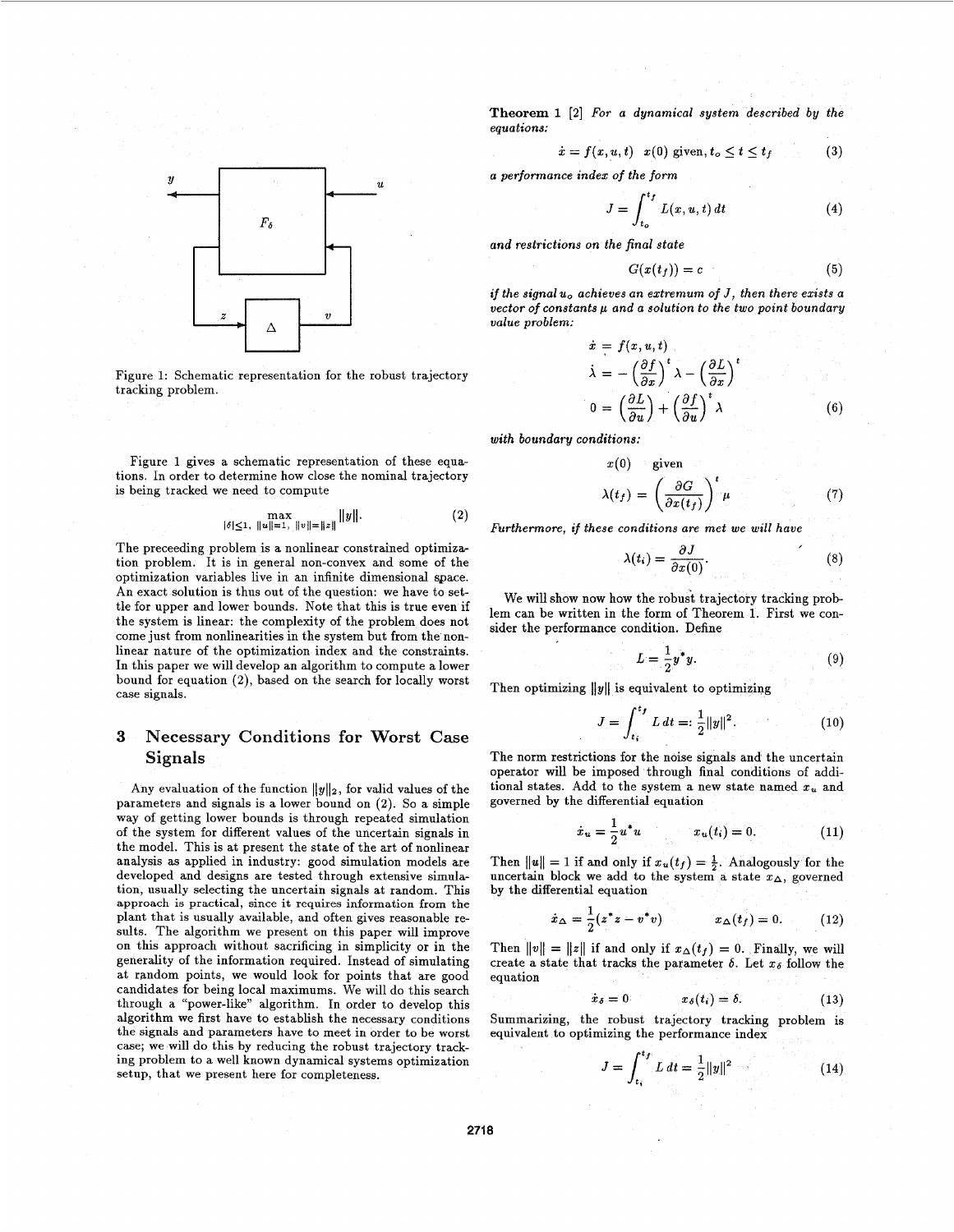for the system verifying the differential equation

$$
\dot{x} = f(x, u, v, x_{\delta})
$$
  
\n
$$
\dot{x}_u = \frac{1}{2}u^*u
$$
  
\n
$$
\dot{x}_{\Delta} = \frac{1}{2}(z^*z - v^*v)
$$
  
\n
$$
\dot{x}_{\delta} = 0,
$$

 $(15)$ 

where

$$
y = g(x, u, v, x_{\delta})
$$
  

$$
z = h(x, u, v, x_{\delta})
$$

with given initial conditions

$$
x(t_o) = x_0, x_u(t_o) = 0, x_\Delta(t_o) = 0, x_\delta(t_o) = \delta \qquad (16)
$$
  
and final conditions

$$
x_u(t_f) = \frac{1}{2}, \ x_\Delta(t_f) = 0. \tag{17}
$$

This problem is in the form of equation **(I).** So a set of signals  $u$ ,  $v$ , and a parameter  $\delta$  achieve the worst case value of the performance index *J* only if there exists  $\Lambda$  =  $(\lambda_x, \lambda_u, \lambda_{\Delta}, \lambda_{\delta}) \in \mathbb{R}^{n \times [t_o, t_f]},$  verifying

$$
\dot{\lambda} = -\left(\frac{\partial f}{\partial x}\right)^t \lambda - \left(\frac{\partial h}{\partial x}\right)^t z \lambda_{\Delta} - \left(\frac{\partial g}{\partial x}\right)^t y \qquad (18)
$$

$$
\dot{\lambda}_u = 0 \tag{19}
$$

$$
\lambda_{\Delta} = 0 \tag{20}
$$

$$
\dot{\lambda}_{\delta} = -\left(\frac{\partial f}{\partial \delta}\right)^{t} \lambda - \left(\frac{\partial h}{\partial \delta}\right)^{t} z \lambda_{\Delta} - \left(\frac{\partial g}{\partial \delta}\right)^{t} y \qquad (21)
$$

with final state conditions

$$
\begin{aligned}\n\lambda(t_f) &= 0\\ \n\lambda_\delta(t_f) &= 0\n\end{aligned} \tag{22}
$$

and verifying the following alignment conditions

$$
\left(\frac{\partial f}{\partial u}\right)^t \lambda + u \lambda_u + \left(\frac{\partial h}{\partial u}\right)^t z \lambda_{\Delta} + \left(\frac{\partial g}{\partial u}\right)^t y = 0
$$
  

$$
\left(\frac{\partial f}{\partial v}\right)^t \lambda + \left(\left(\frac{\partial h}{\partial v}\right)^t z - v\right) \lambda_{\Delta} + \left(\frac{\partial g}{\partial v}\right)^t y = 0 \quad (23)
$$

and such that the initial state verifies:

$$
\lambda_{\delta}(t_o) = 0, \text{ or } \begin{cases} \delta = -1 \\ \text{and} \\ \lambda_{\delta}(t_o) < 0 \end{cases} \text{ or } \begin{cases} \delta = 1 \\ \text{and} \\ \lambda_{\delta}(t_i) > 0. \end{cases} \tag{24}
$$

**Remarks:** Equations **(19)** and **(21)** describe a linear time varying dynamical system whose inputs are the (scaled) outputs of the original system. We will refer to this system as the adjoint or co-system.

Equations **(23)** can be interpreted as an alignment condition between the outputs of the adjoint system and the inputs to the original dynamical system. Thus, these equations describe to dynamical systems interconnected in a feedback loop.

Equation **(24)** states that at an optimum, either the derivative of the performance index with respect to the value of the parameter is zero, or it is negative and the parameter is at the lower end of the interval or it is positive and the parameter is at the higher end **of** the interval.

If we consider both the equations for the system, the cosystem, and the alignment conditions together, we have a two point boundary value problem, i.e. a set of differential equations with boundary conditions at two distinct time instants.

Several methods for solving the general two point boundary value problem have been devised and thoroughly studied. (See for example *[5],* **[l]).** However, the standard methods are based on gradient descent. In what follows we present a method to solve this particular instance of the two point boundary value problem that avoids the problems of gradient descent methods. The algorithm is a generalization of the power algorithm for the lower bound of  $\mu$ . In fact when applied to linear systems the proposed algorithm reduces to the standard power algorithm for  $\mu$  as described by Young and Doyle [8].

# **4 A Power Algorithm**

For a trajectory that meets the necessary conditions for a critical point, the Euler Lagrange conditions can be naturally separated into (i) a dynamical system with initial conditions only; (ii) a dynamical system with final conditions only; (iii) two sets of aligning conditions between the inputs and outputs of the two systems; and (iv) conditions relating the initial conditions of both systems. It is also important to note that the adjoint system depends on the trajectory of the original one.

So, if the perturbations signals achieve the necessary conditions, the following composition of mappings yields the identity map:

- *0* Simulate the system along the current inputs.
- *0* Compute the co-system along the current trajectory, and simulate it backwards in time.
- From the alignment conditions in **(23)** compute updated values for *u*, *v*,  $\lambda_u$ , and  $\lambda_{\Delta}$ .
- $\bullet$  Update the value of  $x_{\delta}$  with the following rule:

$$
\chi = x_{\delta} + \lambda_{\delta}(t_o)
$$
  

$$
x_{\delta} = \begin{cases} -1 & \chi < -1 \\ \chi & -1 \le \chi \le 1 \\ 1 & \chi > 1. \end{cases}
$$

Denote this composition by

$$
(u^1, v^1, \delta^1, \lambda_u^1, \lambda_\Delta^1) = \Phi(u^\circ, v^\circ, \delta^\circ, \lambda_u^\circ, \lambda_\Delta^\circ). \tag{25}
$$

**Remarks:** From the first equation in **(23),** using the old values of  $\lambda_{\Delta}$  and of the state trajectory we can compute  $u\lambda_{u}$ . Since  $\lambda_u$  is a scalar, and we know the norm of *u* we can separate this product into its components.

From the second equation in **(23)** we can compute  $\left(\left(\frac{\partial h}{\partial v}\right)^t z - v\right) \lambda_{\Delta}$ . Since we now the norm of *v*, and the value of  $\left(\frac{\partial h}{\partial v}\right)^t z$  we can determine v and  $\lambda_{\Delta}$  by intersecting the line passing through the origin and with direction  $\left(\left(\frac{\partial h}{\partial v}\right)^t z - v\right)$ 

with the circle centered at  $\left(\frac{\partial h}{\partial v}\right)^t z$  and with radius  $||v||$ .<br>When solving the differential equations with a numerical integrator, we will obtain values for all the signals at a finite number of time instants. The number of operations necessary to the the signal updating described grows linearly with the number of time instants.

The following iterative algorithm searches for fixed points of **a,** by evaluating it repeatedly.

1. Simulate the system with  $u = 0$ ,  $v = 0$ ,  $x_{\delta} = 0$ . Use the time steps generated by the simulation routine as a time axis.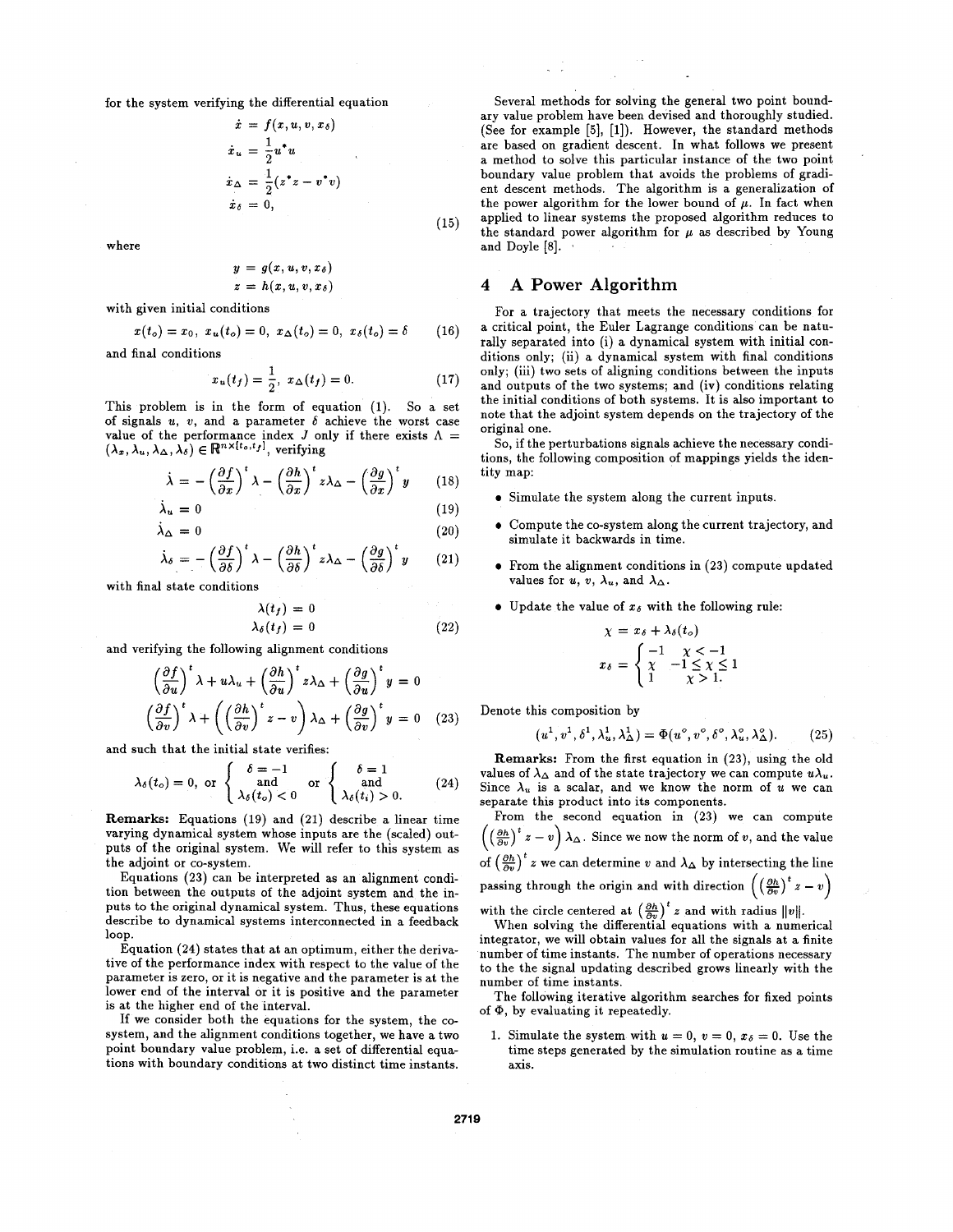- 2. Select random values for *U* along the time axis. (the signal is to be interpolated in between time-stops). Normalize *u* to fit the norm requirement. Set  $v^{\circ} = 0$ , and  $x^o_\delta = 0$ . Set  $\lambda^o_\Delta = 1$ .
- **3. Repeat**

$$
(u^{i+1},v^{i+1},x_\delta^{i+1},\lambda_u^{i+1},\lambda_\Delta^{i+1}) := \Phi(u^{i+1},v^i,x_\delta^i,\lambda_u^i,\lambda_\Delta^i)
$$

**4. until** 

$$
(u^{i+1},v^{i+1},x_\delta^{i+1},\lambda_u^{i+1},\lambda_\Delta^{i+1})=(u^{i+1},v^i,x_\delta^i,\lambda_u^i,\lambda_\Delta^i)
$$

**Remarks:** If the algorithm converges, it converges to a fixed point of  $\Phi$  and thus to a set of signals that meet the necessary conditions for a critical point.

In order to prove convergence we would have to prove that *CP* is a contraction around fixed points. That has not been proved even for the simpler case when the system is linear.

When solving the differential equations with a numerical integrator, we will obtain values for all the signals at a finite number of time instants. The number of operations necessary to the the signal updating described grows linearly with the number of time instants.

# *5* **Application to a practical example**

We use the preceeding algorithm to test the noise rejection capabilities of a full state feedback LQR design for an experimental ducted fan platform (Figure 2).



Figure 2: Overview of the experimental setup.

The experimental vehicle consists of a relatively simple ducted fan aircraft that can provide two dimensional vectored and reverse thrust. The aircraft is bolted to a rotating arm, which limits its motion to three degrees of freedom: one rotational and two translational, approximately on the surface of a sphere defined by the arm. With this geometry, the ducted fan is completely controllable with just the vectored thrust. The ducted fan itself is a wooden duct powered by a variable speed electric motor driving a propeller. **A** detachable flap assembly, mounted at the end of the duct gives the fan vectored and reverse thrust. The setup and its nonlinear model are described in more detail in **[3].** 

We consider a controller whose objective is to make the vehicle track a step in vertical position, i.e. we want to move it from hover at zero altitude to hover at another prespecified altitude. The performance measure for the disturbance rejection problem will be the 2-norm of the distance from the nominal to the actual trajectory in the **y** position of the vehicle from beginning to end of the maneuver. **A** time domain



Figure **3:** Simulink diagram for the ducted fan experiments.

weight multiplies the error signal to capture the fact that we consider the error at the final time to be more important than at the beginning. We will have three disturbances entering **as** torques along the three axes of rotation. The 2-norm of each of this noise signals is set to be .006 Nm over the 9 second time horizon (i.e., the rms value of the torque is .006 Nm). The uncertain block tries to capture the unmodeled dynamics of the electrical motor that is driving the fan. The input to the uncertain block is the command signal given to the motor filter through a high pass filter. The uncertain parameter represents the application point of the reaction force on the vehicle, since this point changes with, among other factors the position of the flaps. This distance is considered to be  $.25m + \delta$  with  $|\delta| < .1m$ . A Simulink<sup>TM</sup> schematic diagram of the simulation model is given in Figure **3.** More information on the experimental setup used, including copies of the simulation files can be obtained through the World Wide Web at **[http://avalon.caltech.edu/"dfan.](http://avalon.caltech.edu/"dfan) A** copy of the software used and its documentation is available from **[ftp://avalon.caltech.edu/pub/cds.](ftp://avalon.caltech.edu/pub/cds)** 

In Figure **4** we show the evolution of the error between the nominal and the actual trajectory starting from a random noise signal. Figure 5 shows the last two iterations of the same error signal.



Figure **4:** Evolution of the worst case trajectory.

In Figures 6 and *7* we show the disturbance signal and the input and output to the uncertain block respectively.

There are other more traditional approaches to solving this constrained optimization problem. We could for example use standard shooting methods to solve the two point boundary